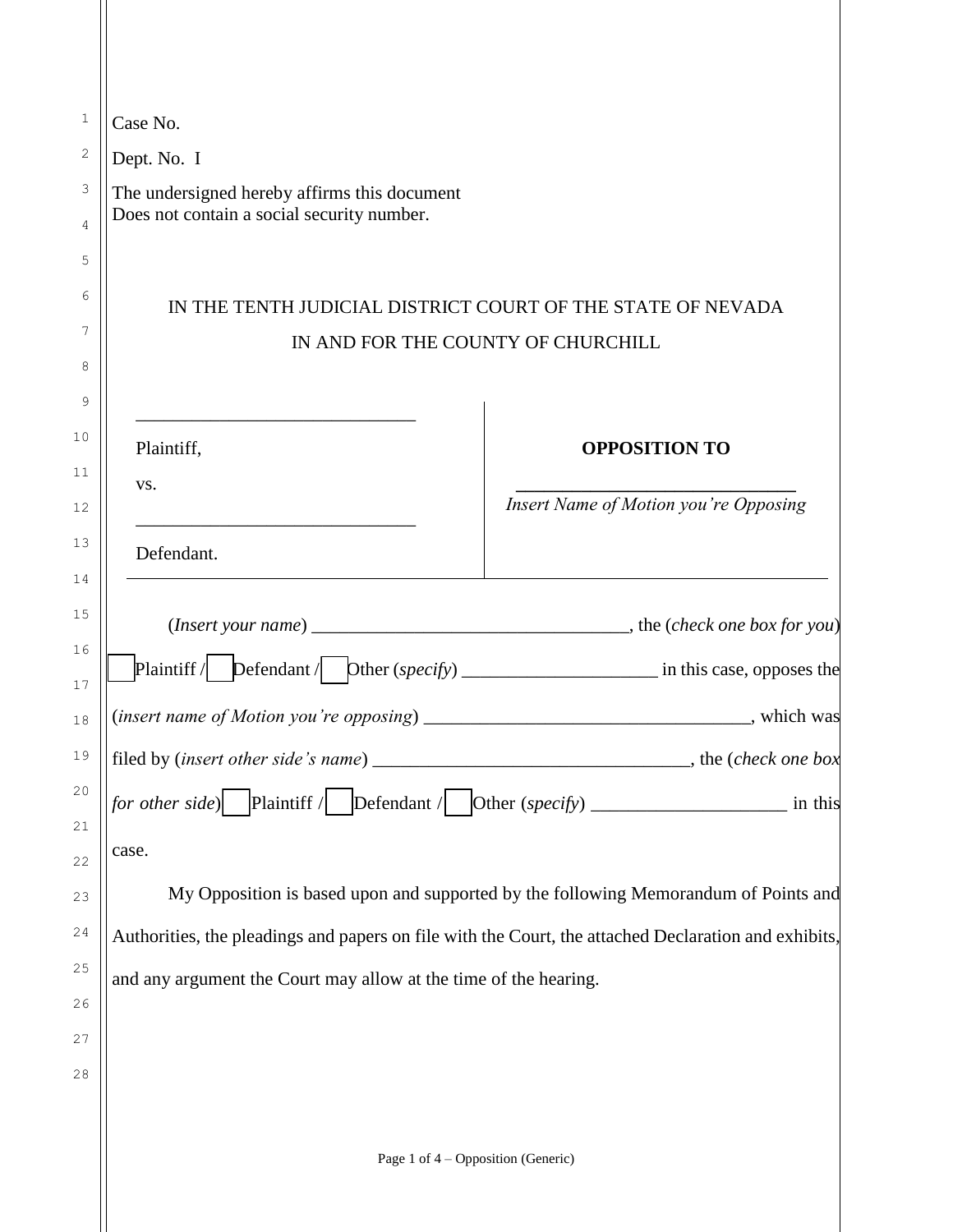| 1        | <b>MEMORANDUM OF POINTS AND AUTHORITIES</b>                                                                                                                                                                                          |
|----------|--------------------------------------------------------------------------------------------------------------------------------------------------------------------------------------------------------------------------------------|
| 2        | I oppose the Motion on file with the Court for the following reasons and based upon the                                                                                                                                              |
| 3<br>4   | facts, law, and legal analysis below:                                                                                                                                                                                                |
| 5        |                                                                                                                                                                                                                                      |
| 6        | <u> 1989 - Jan Barnett, fransk politiker (d. 1989)</u>                                                                                                                                                                               |
| 7        | <u> 1980 - Jan Stein Stein, september 1980 - Stein Stein Stein Stein Stein Stein Stein Stein Stein Stein Stein Stein Stein Stein Stein Stein Stein Stein Stein Stein Stein Stein Stein Stein Stein Stein Stein Stein Stein Stein</u> |
| 8<br>9   |                                                                                                                                                                                                                                      |
| 10       | <u> 1980 - Jan Barnett, fransk politiker (d. 1980)</u>                                                                                                                                                                               |
| 11       |                                                                                                                                                                                                                                      |
| 12       | For the reasons stated above, the Court should deny the pending Motion.                                                                                                                                                              |
| 13       |                                                                                                                                                                                                                                      |
| 14       |                                                                                                                                                                                                                                      |
| 15       |                                                                                                                                                                                                                                      |
| 16<br>17 | I declare under penalty of perjury under the law of<br>the State of Nevada that the foregoing is true and<br>correct.                                                                                                                |
| 18       |                                                                                                                                                                                                                                      |
| 19       | Signature                                                                                                                                                                                                                            |
| 20<br>21 | <b>Printed Name</b>                                                                                                                                                                                                                  |
| 22       | Mailing Address:                                                                                                                                                                                                                     |
| 23       | City State Zip Code:                                                                                                                                                                                                                 |
| 24       |                                                                                                                                                                                                                                      |
| 25       |                                                                                                                                                                                                                                      |
| 26       |                                                                                                                                                                                                                                      |
| 27       |                                                                                                                                                                                                                                      |
| 28       |                                                                                                                                                                                                                                      |
|          |                                                                                                                                                                                                                                      |
|          | Page 2 of 4 – Opposition (Generic)                                                                                                                                                                                                   |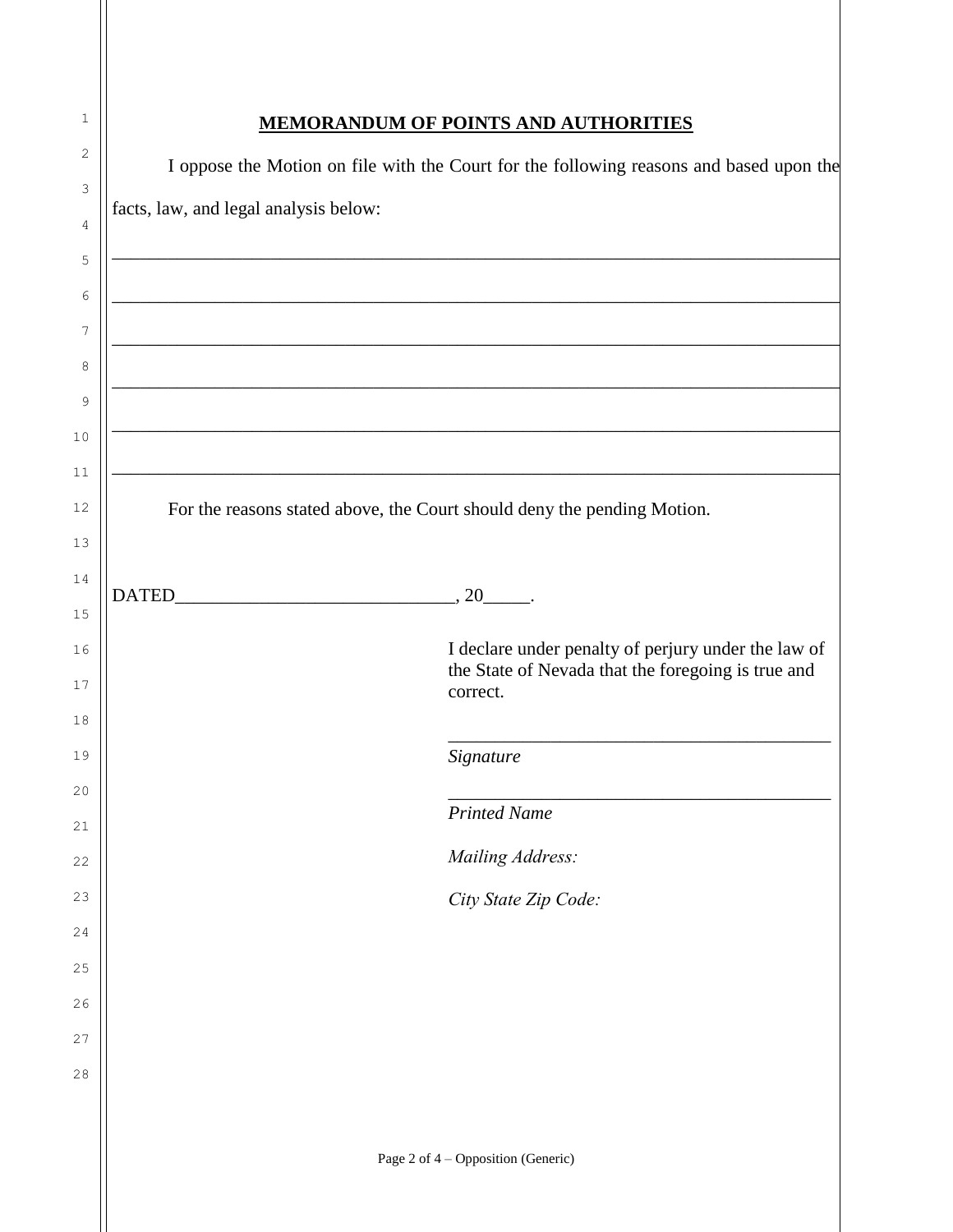| 1        |              |                                                                                          |
|----------|--------------|------------------------------------------------------------------------------------------|
| 2        |              | <b>CERTIFICATE OF SERVICE</b>                                                            |
| 3        |              | I HEREBY CERTIFY that on (insert date document was served) _____________________         |
| 4        |              |                                                                                          |
| 5        |              | pursuant to NRCP 5(b), by depositing a copy of the same in the United States Mail in     |
| 6        |              | Nevada, postage prepaid, to the address(es) listed below (insert names and mailing       |
| 7        |              | addresses of opposing parties' attorneys, or opposing parties directly if no attorneys): |
| 8        |              |                                                                                          |
| 9        |              |                                                                                          |
| 10       |              | <u> 1990 - Jan Barbara, Amerikaansk politiker († 1908)</u>                               |
| 11<br>12 |              |                                                                                          |
| 13       |              | ,我们也不能在这里的时候,我们也不能在这里的时候,我们也不能在这里的时候,我们也不能会在这里的时候,我们也不能会在这里的时候,我们也不能会在这里的时候,我们也不         |
| 14       |              |                                                                                          |
| 15       |              |                                                                                          |
| 16       |              |                                                                                          |
| 17       |              |                                                                                          |
| 18       |              |                                                                                          |
| 19       |              |                                                                                          |
| 20       |              |                                                                                          |
| 21       |              |                                                                                          |
| 22<br>23 | <b>DATED</b> | , 20                                                                                     |
| 24       |              | I declare under penalty of perjury under the law of                                      |
| 25       |              | the State of Nevada that the foregoing is true and<br>correct.                           |
| 26       |              |                                                                                          |
| 27       |              | <b>Signature of Person Mailing Document</b>                                              |
| 28       |              | Printed Name of Person Mailing Document                                                  |
|          |              | Page 3 of 4 – Opposition (Generic)                                                       |
|          |              |                                                                                          |